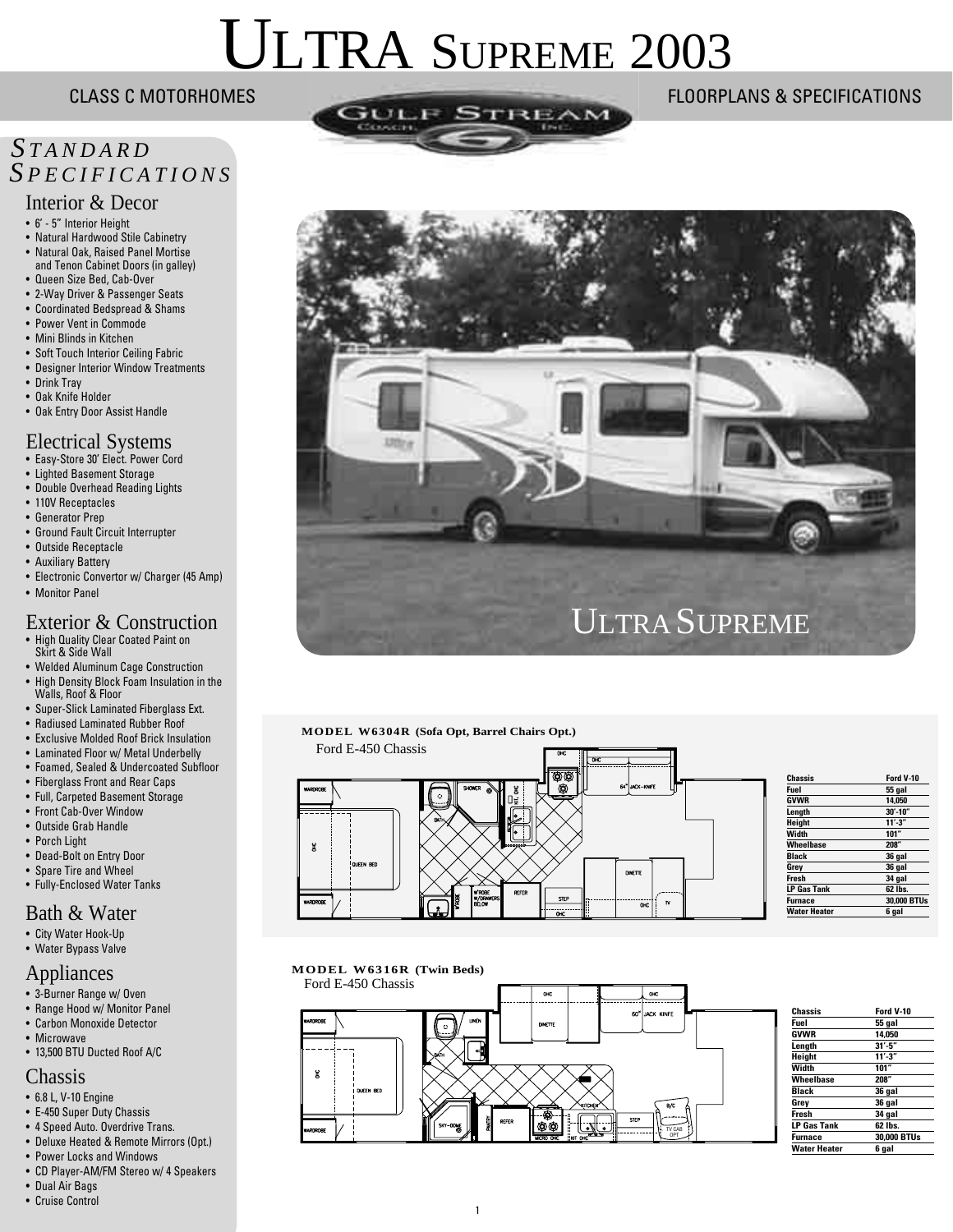

#### **MODEL W6211B (Sofa Opt)**

Ford E-350 Chassis Opt. Chevy GMT-600



| Chassis        | Ford V-10         |  |
|----------------|-------------------|--|
| Fuel           | 37 gal            |  |
| GVWR           | 10,700            |  |
| Length         | $22^{\prime}$ -4" |  |
| Height         | $11' - 1''$       |  |
| Width          | 101"              |  |
| Wheelbase      | 138"              |  |
| Black          | 30 gal            |  |
| Grey           | 30 gal            |  |
| Fresh          | 22 gal            |  |
| LP Gas Tank    | 62 lbs.           |  |
| <b>Furnace</b> | 25,000 BTUs       |  |
| Water Heater   | 6 gal             |  |

#### **MODEL W6236B**

Ford E-450 Chassis



| <b>Chassis</b>      | Ford V-10   |
|---------------------|-------------|
| <b>Fuel</b>         | 55 gal      |
| <b>GVWR</b>         | 14,050      |
| Length              | $24' - 2"$  |
| <b>Height</b>       | $11' - 1''$ |
| Width               | 101"        |
| Wheelbase           | 176"        |
| <b>Black</b>        | 30 gal      |
| Grey                | 30 gal      |
| <b>Fresh</b>        | 32 gal      |
| <b>LP Gas Tank</b>  | 62 lbs.     |
| <b>Furnace</b>      | 25,000 BTUs |
| <b>Water Heater</b> | 6 gal       |

#### **MODEL W6244B** Ford E-450 Chassis



| Chassis             | Ford V-10   |  |
|---------------------|-------------|--|
| Fuel                | 55 gal      |  |
| GVWR                | 14.050      |  |
| Length              | $24' - 5"$  |  |
| Height              | $11' - 1''$ |  |
| Width               | 101"        |  |
| Wheelbase           | 176″        |  |
| <b>Black</b>        | 30 gal      |  |
| Grey                | 30 gal      |  |
| Fresh               | 32 gal      |  |
| <b>LP Gas Tank</b>  | 62 lbs.     |  |
| <b>Furnace</b>      | 25,000 BTUs |  |
| <b>Water Heater</b> | 6 gal       |  |
|                     |             |  |

#### **MODEL W6245B (Sofa Opt, Barrel Chairs Opt.)** Ford E-350 Chassis



| Chassis             | Ford V-10   |
|---------------------|-------------|
| <b>Fuel</b>         | 55 gal      |
| <b>GVWR</b>         | 11.500      |
| Length              | $24' - 5"$  |
| Height              | $11' - 1''$ |
| Width               | 101"        |
| <b>Wheelbase</b>    | 176"        |
| Black               | 30 gal      |
| Grey                | 30 gal      |
| Fresh               | 32 gal      |
| <b>LP Gas Tank</b>  | 62 lbs.     |
| <b>Furnace</b>      | 25,000 BTUs |
| <b>Water Heater</b> | 6 gal       |
|                     |             |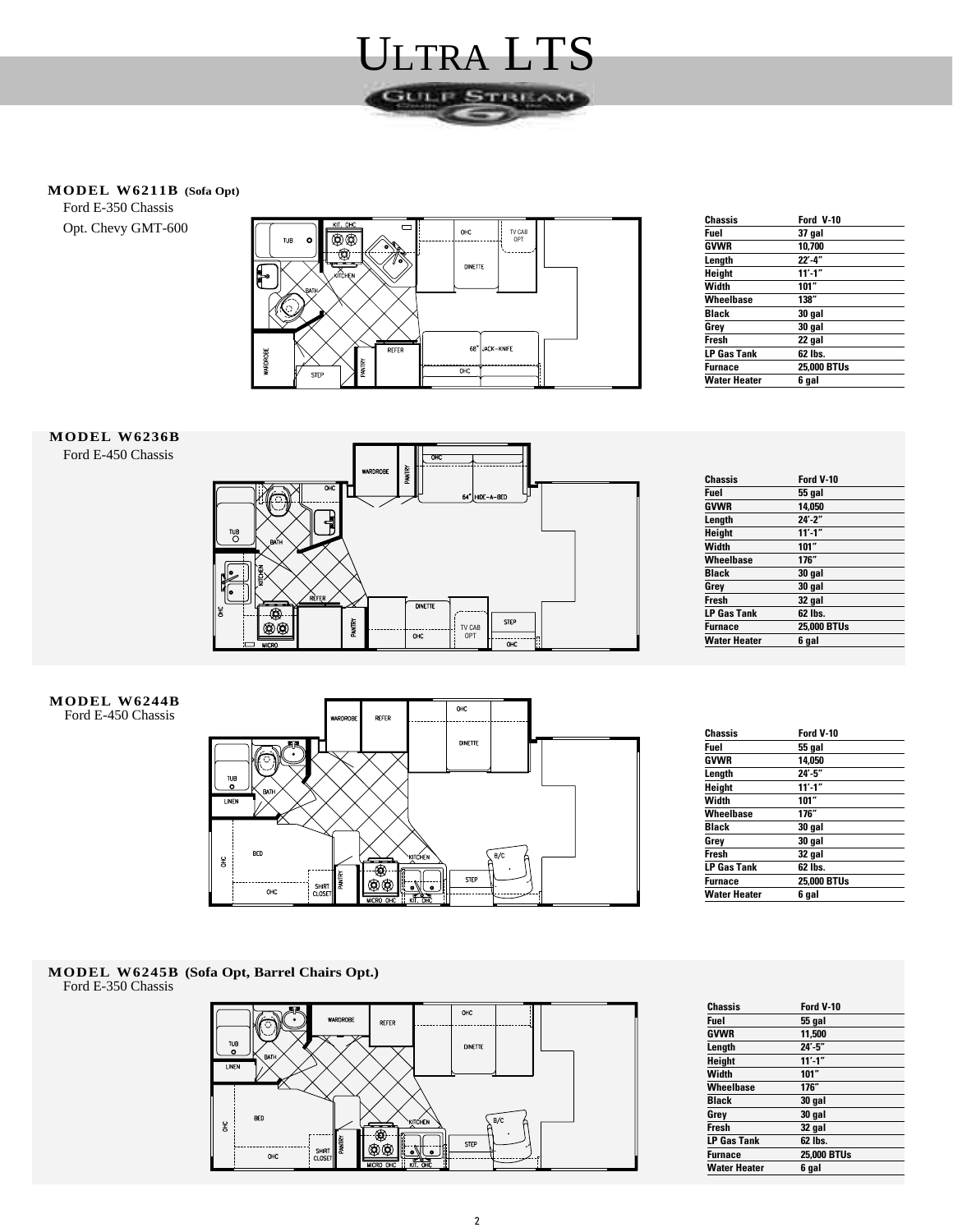

**MODEL W6280B (Sofa Opt, Barrel Chairs Opt, Twin Beds or Bunks Opt.)** Ford E-450 Chassis



| Chassis             | Ford V-10   |
|---------------------|-------------|
| Fuel                | 55 gal      |
| <b>GVWR</b>         | 14,050      |
| Length              | $29' - 3"$  |
| <b>Height</b>       | $11' - 1''$ |
| Width               | 101"        |
| <b>Wheelbase</b>    | 196″        |
| <b>Black</b>        | 36 gal      |
| Grey                | 36 gal      |
| <b>Fresh</b>        | 34 gal      |
| LP Gas Tank         | 62 lbs.     |
| <b>Furnace</b>      | 30,000 BTUs |
| <b>Water Heater</b> | 6 gal       |



| <b>Chassis</b>      | Ford V-10   |
|---------------------|-------------|
| Fuel                | 55 gal      |
| <b>GVWR</b>         | 14.050      |
| Length              | $29' - 9''$ |
| Height              | $11' - 1''$ |
| Width               | 101"        |
| Wheelbase           | 208"        |
| <b>Black</b>        | 36 gal      |
| Grey                | 36 gal      |
| Fresh               | 34 gal      |
| <b>LP Gas Tank</b>  | 62 lbs.     |
| <b>Furnace</b>      | 30,000 BTUs |
| <b>Water Heater</b> | 6 gal       |

**MODEL W6301B (Sofa Opt, Barrel Chairs Opt.)** Ford E-450 Chassis



| Chassis             | Ford V-10   |
|---------------------|-------------|
| Fuel                | 55 gal      |
| <b>GVWR</b>         | 14.050      |
| Length              | $30' - 8"$  |
| <b>Height</b>       | $11' - 1''$ |
| Width               | 101"        |
| <b>Wheelbase</b>    | 208"        |
| <b>Black</b>        | 36 gal      |
| Grey                | 36 gal      |
| Fresh               | 34 gal      |
| <b>LP Gas Tank</b>  | 62 lbs.     |
| <b>Furnace</b>      | 30,000 BTUs |
| <b>Water Heater</b> | 6 gal       |
|                     |             |

**MODEL W6304B (Sofa Opt, Barrel Chairs Opt.)** Ford E-450 Chassis



| Chassis            | Ford V-10   |  |
|--------------------|-------------|--|
| Fuel               | 55 gal      |  |
| <b>GVWR</b>        | 14.050      |  |
| Length             | $31' - 0''$ |  |
| Height             | $11' - 1''$ |  |
| Width              | 101"        |  |
| Wheelbase          | 208"        |  |
| Black              | 36 gal      |  |
| Grey               | 36 gal      |  |
| Fresh              | 34 gal      |  |
| <b>LP Gas Tank</b> | 62 lbs.     |  |
| Furnace            | 30,000 BTUs |  |
| Water Heater       | 6 gal       |  |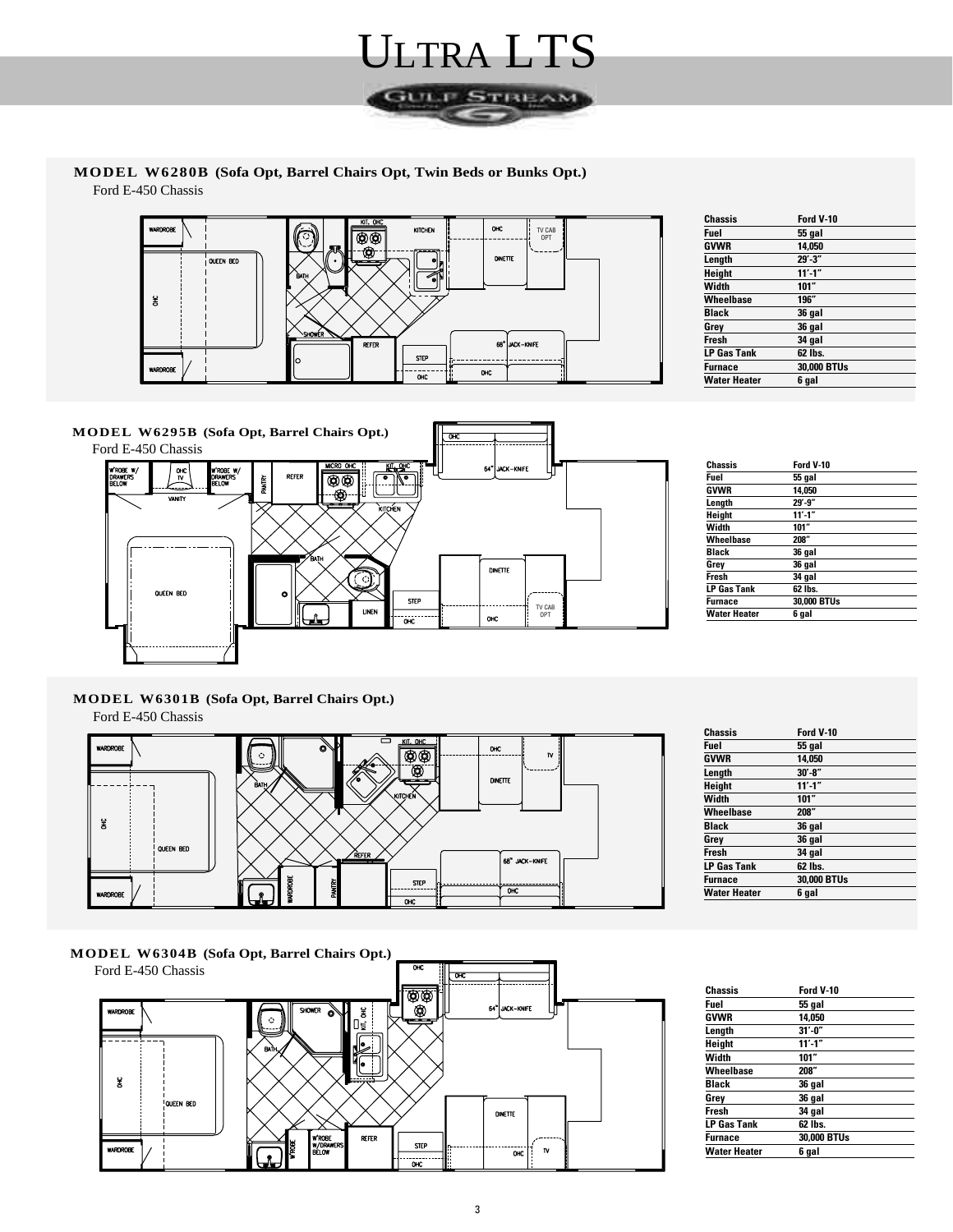# ULTRA LTS



### *S TANDARD S PECIFICATIONS*

#### Interior & Decor

- 6'-8" Interior Height
- Natural Hardwood Stile Cabinetry • Natural Oak Frame Raised Panel Cabinet Doors (in galley)
- Privacy Curtain Cab
- Deluxe Carpet w/Pad
- Generous Overhead Storage
- 2-Way Driver & Passenger Seat
- Coordinated Bedspreads & Shams
- Decorator Curtains w/Valances (Std)
- Pleated Shades
- Interior Decorative Clock
- Rubber Entry Step
- Queen Size Bed, Cab-Over
- Power Vent in Commode
- Tub Surround
- Mini Blinds Kitchen
- Hydraulic-Operated Glide Out Room (slide out models)
- Raised Panel Refer Inserts
- Soft Touch Ceiling

### Electrical Systems

- Easy Store 30' Elect. Power Cord
- Double Overhead Reading Lights
- 110 Volt Receptacles
- Ground Fault Circuit Interrupter
- Outside Receptacle
- TV Antenna w/Amp & Boost
- Auxiliary Battery
- Electronic Converter w/ Charger (45 Amp)
- Generator Prep
- Monitor Panel

#### • Battery Disconnect

- Appliances
- Range Cover
- 3-Burner Range w/ Oven
- 2-Way Dbl. Door Refer.
- Microwave Installed
- 6 Gal. Elect. Ign. Water Heater • 13,500 BTU Ducted Roof Air

### Bath & Water

- Glass Shower Door (W6305, W6280)
- Demand Water System
- City Water Hook-Up
- Lavatory w/ Base Cabinet Storage
- Bath Convenience Accessories
- Water Bypass Valve
- Skydome in Shower (most models)
- Medicine Cabinet

#### Chassis

- Ford 6.8 L, V-10 Engine
- E-450 Super Duty Chassis
- 4 Speed Auto. Overdrive Trans.
- Tilt Wheel Steering
- CD Player-AM/FM Stereo w/ 4 Speakers
- Power Brakes & Steering
- Radial Tires
- Cruise Control
- Dual Air Bags • Deluxe Exterior Mirrors
- Stainless Steel Wheeliners



| Ford V-10   |
|-------------|
| 55 qal      |
| 14.050      |
| $30' - 5"$  |
| $11' - 1''$ |
| 101"        |
| 208"        |
| 36 gal      |
| 36 gal      |
| 34 gal      |
| 62 lbs.     |
| 30,000 BTUs |
| 6 qal       |
|             |



**LP Gas Tank 62 lbs. Furnace 30,000 BTUs Water Heater 6 gal**

#### Exterior & Construction

60 X 74<br>QUEEN BED

**MODEL W6305B** 

NEW!

- Welded Aluminum Cage Const.
- 4-Ply Laminated Walls, Roof & Floor
- Smooth Fiberglass Exterior
- Radiused Laminated Rubber Roof w/Heliarc-Welded Aluminum Rafters, and Exclusive Molded Roof Brick Insulation w/ Bubble Wrap Duct System
- Hydraulic Pump Slide System
- Tubular Steel Floor
- Laminated Floor w/ Metal Underbelly
- Foamed, Sealed & Undercoated
- Full Basement Storage (most models)
- Distinctive Exterior Graphics
- Expansive Radius Windows
- Hose Storage Bumper • Front Cab-Over Window (Opt.)
- Outside Grab Handle
- Chrome Bumper Cover
- Fiberglass Running Boards
- Dead Bolt on Entry Door
- Spare Tire and Carrier
- Roof Rack & Ladder (Opt.)
- Slide-Out Room Awning
- Pre-molded Front Fiberglass Cap & Wings
- Deluxe Awning (Opt)
- Rear Window (Opt)

# *POPULAR OPTIONS*

- **6.0 L Chevy V-8 Chassis, 6211**
- **•Outside Entertainment Center**
- **Heated and Remote Mirrors**
- **Cabover Entertainment Center (Most Models)**
	-
- **Side Cabover Entertainment Center**
- **3 Speed Fantastic Fan In Bedroom**
- **Exterior Paint**
- **•Superslick Fiberglass Exterior**

4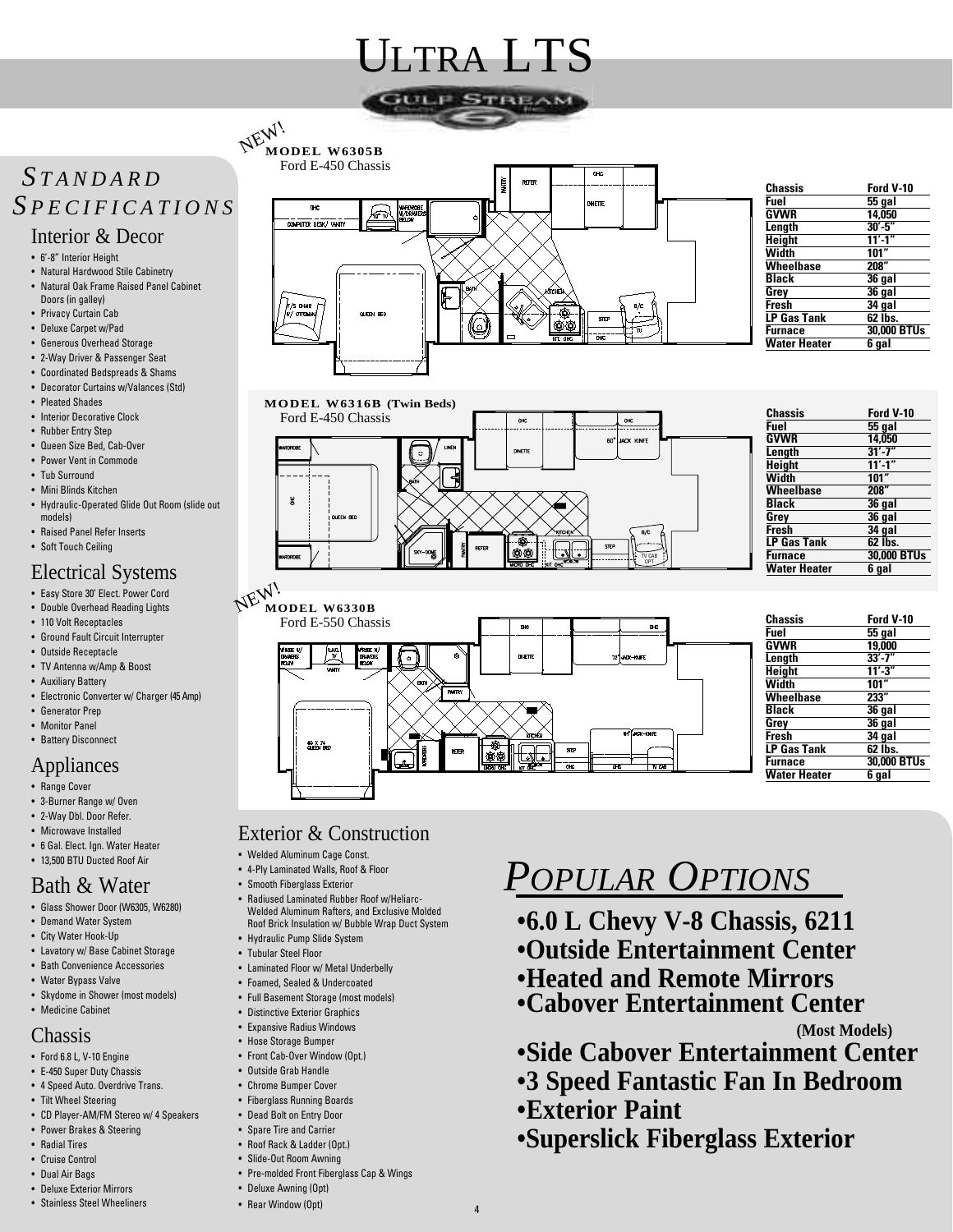

#### **MODEL W6211T**

Ford E-350 Chassis Opt. Chevy GMT-600



| Chassis             | Ford V-10   |
|---------------------|-------------|
| Fuel                | $37$ gal    |
| <b>GVWR</b>         | 10,700      |
| Length              | $22' - 4"$  |
| <b>Height</b>       | $11' - 1''$ |
| Width               | 101''       |
| Wheelbase           | 138''       |
| <b>Black</b>        | $30$ gal    |
| Grey                | $30$ gal    |
| Fresh               | 22 gal      |
| <b>LP Gas Tank</b>  | 48 lbs.     |
| <b>Furnace</b>      | 25,000 BTUs |
| <b>Water Heater</b> | 6 gal       |

#### **MODEL W6236T** Ford E-450 Chassis



| Chassis            | Ford V-10   |
|--------------------|-------------|
| Fuel               | 55 gal      |
| GVWR               | 14.050      |
| Length             | $24' - 2"$  |
| Height             | $11' - 1''$ |
| Width              | 101"        |
| Wheelbase          | 176"        |
| <b>Black</b>       | 30 gal      |
| Grey               | 30 gal      |
| Fresh              | 22 gal      |
| <b>LP Gas Tank</b> | 48 lbs.     |
| <b>Furnace</b>     | 25,000 BTUs |
| Water Heater       | 6 qal       |

#### **MODEL W6244T** Ford E-450 Chassis



| Chassis             | Ford V-10     |
|---------------------|---------------|
| Fuel                | <b>55 gal</b> |
| <b>GVWR</b>         | 14.050        |
| Length              | $24' - 5"$    |
| <b>Height</b>       | $11' - 1''$   |
| Width               | 101"          |
| <b>Wheelbase</b>    | 176"          |
| Black               | 30 gal        |
| Grey                | 30 gal        |
| <b>Fresh</b>        | $22$ gal      |
| <b>LP Gas Tank</b>  | 48 lbs.       |
| <b>Furnace</b>      | 25,000 BTUs   |
| <b>Water Heater</b> | 6 aal         |

#### **MODEL W6245T** Ford E-350 Chassis



| Chassis             | Ford V-10   |
|---------------------|-------------|
| Fuel                | 55 gal      |
| GVWR                | 11.500      |
| Length              | $24' - 5"$  |
| <b>Height</b>       | $11' - 1''$ |
| Width               | 101"        |
| Wheelbase           | 176"        |
| Black               | 30 gal      |
| Grev                | 30 gal      |
| Fresh               | 22 gal      |
| <b>LP Gas Tank</b>  | 48 lbs.     |
| Furnace             | 25,000 BTUs |
| <b>Water Heater</b> | 6 qal       |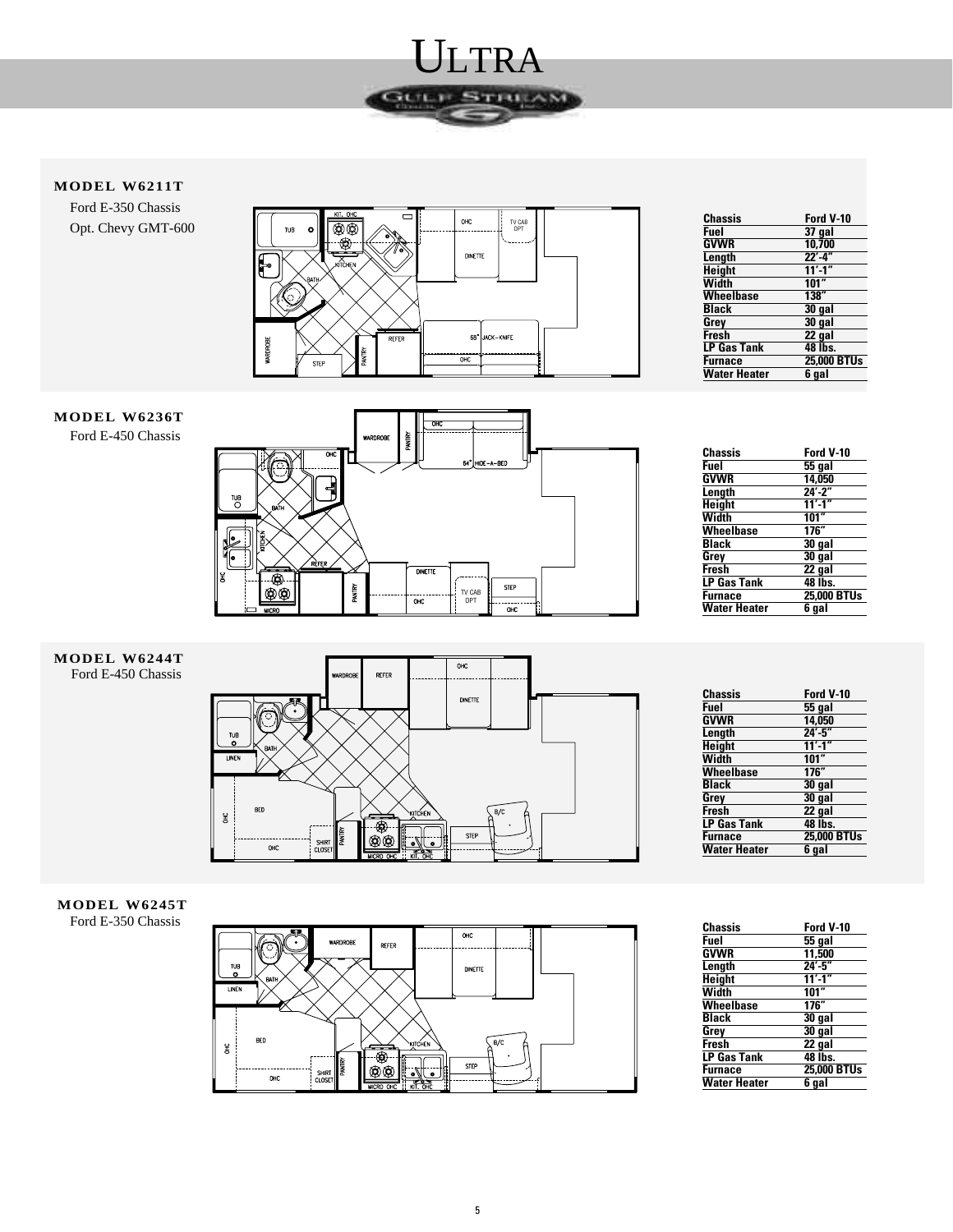

**MODEL W6280T (Sofa Opt, Barrel Chairs Opt, Twin Beds or Bunks Opt.)** Ford E-350 Chassis



| Chassis             | Ford V-10     |
|---------------------|---------------|
| Fuel                | <b>55 gal</b> |
| <b>GVWR</b>         | 14.050        |
| Length              | $29' - 3''$   |
| Height              | $11' - 1''$   |
| Width               | 101"          |
| Wheelbase           | 196"          |
| <b>Black</b>        | 36 gal        |
| Grey                | 36 gal        |
| Fresh               | 34 gal        |
| <b>LP Gas Tank</b>  | 48lbs.        |
| <b>Furnace</b>      | 30,000 BTUs   |
| <b>Water Heater</b> | 6 gal         |



| <b>Chassis</b>      | Ford V-10   |
|---------------------|-------------|
| Fuel                | 55 gal      |
| <b>GVWR</b>         | 14.050      |
| Length              | $29' - 9''$ |
| Height              | $11' - 1''$ |
| Width               | 101"        |
| Wheelbase           | 208"        |
| Black               | 36 gal      |
| Grey                | 36 gal      |
| Fresh               | 34 gal      |
| <b>LP Gas Tank</b>  | 48 lbs.     |
| <b>Furnace</b>      | 30,000 BTUs |
| <b>Water Heater</b> | 6 gal       |

**MODEL W6301T (Sofa Opt, Barrel Chairs Opt.)** Ford E-450 Chassis





| <b>Chassis</b>      | Ford V-10   |
|---------------------|-------------|
| Fuel                | 55 gal      |
| <b>GVWR</b>         | 14,050      |
| Length              | $31' - 0''$ |
| Height              | $11' - 1''$ |
| Width               | 101"        |
| Wheelbase           | 208"        |
| Black               | 36 gal      |
| Grev                | 36 gal      |
| Fresh               | 34 gal      |
| <b>LP Gas Tank</b>  | 48 lbs.     |
| Furnace             | 30,000 BTUs |
| <b>Water Heater</b> | 6 gal       |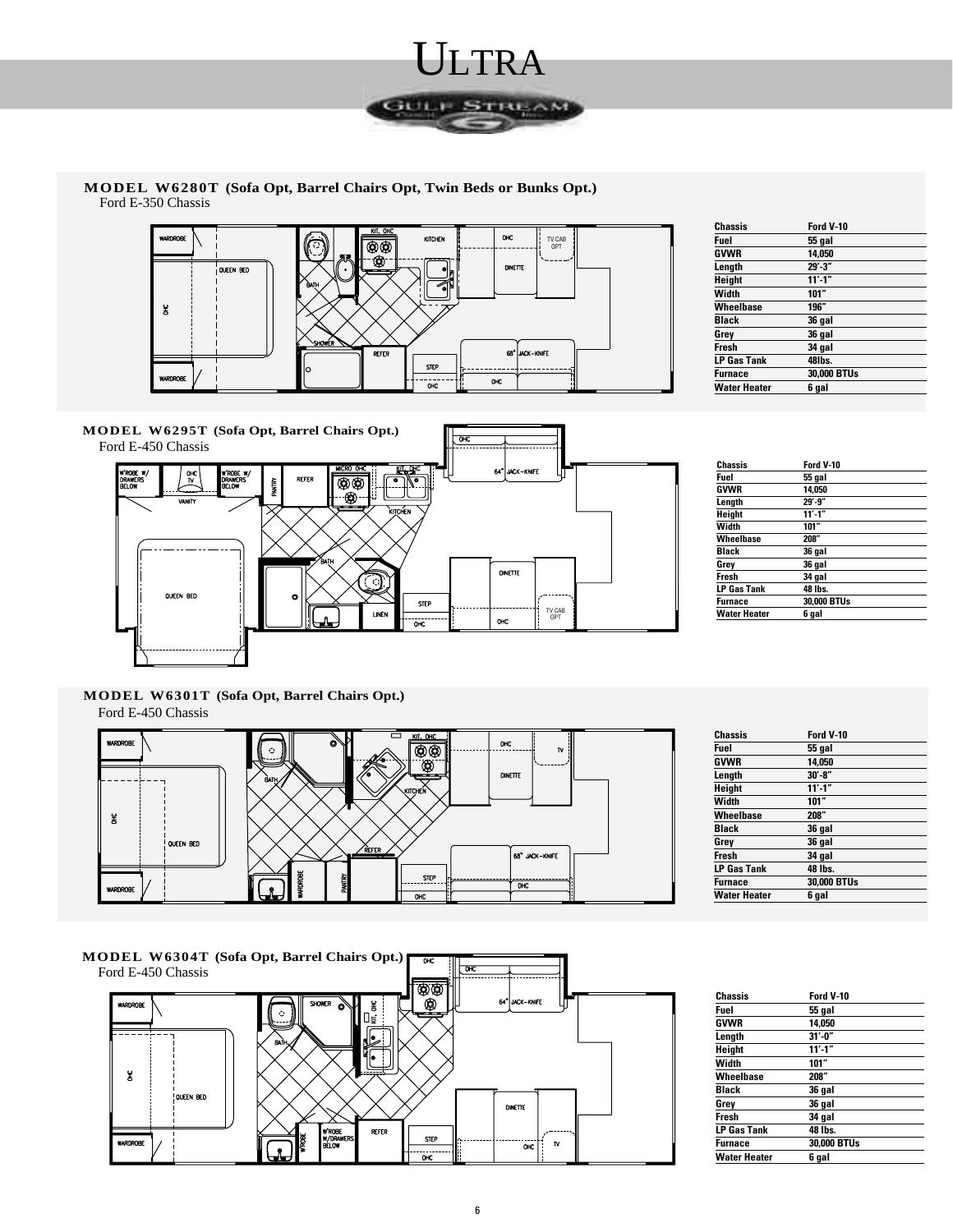

# NEW!







# *POPULAR OPTIONS*

## **•6.0 L Chevy V-8 Chassis 6211**

- **•LP Gas Oven**
- **•Emergency Start Switch**

| Chassis             | Ford V-10          |
|---------------------|--------------------|
| Fuel                | 55 gal             |
| GVWR                | 14.050             |
| Length              | $30' - 5"$         |
| <b>Height</b>       | $11' - 1''$        |
| Width               | 101"               |
| <b>Wheelbase</b>    | 208"               |
| Black               | 36 qal             |
| Grey                | $36$ gal           |
| <b>Fresh</b>        | 34 gal             |
| <b>LP Gas Tank</b>  | 48 lbs.            |
| <b>Furnace</b>      | <b>30,000 BTUs</b> |
| <b>Water Heater</b> | 6 qal              |

| Chassis            | Ford V-10   |
|--------------------|-------------|
| Fuel               | $55$ gal    |
| GVWR               | 14.050      |
| Length             | $31' - 7''$ |
| Height             | $11' - 1''$ |
| Width              | 101"        |
| Wheelbase          | 208"        |
| Black              | $36$ gal    |
| Grey               | 36 gal      |
| Fresh              | 34 gal      |
| <b>LP Gas Tank</b> | 48 lbs.     |
| Furnace            | 30,000 BTUs |
| Water Heater       | 6 qal       |
|                    |             |

| Chassis<br><sup>:</sup> uel | Ford V-10     |
|-----------------------------|---------------|
|                             | <b>55 gal</b> |
| <b>SVWR</b>                 | 19,000        |
| .ength                      | $33' - 7''$   |
| leight                      | $11' - 3''$   |
| Nidth                       | 101           |
| <b>Nheelbase</b>            | 233"          |
| <b>Black</b>                | 36 gal        |
| irey                        | 36 gal        |
| <b>Tesh</b>                 | $34$ gal      |
| P Gas Tank                  | 48 lbs.       |
| <sup>:</sup> urnace         | 30,000 BTUs   |
| Nater Heater                | 6 qal         |
|                             |               |

#### Appliances

- 3-Burner Range Top
- Power Range Hood
- 2-Way Double Door Refrigerator
- Microwave
- 13,500 BTU Roof Air
- LP Leak Detector • Carbon Monoxide Detector
- Monitor Panel

#### Chassis

- Ford 6.8 L, V-10 Engine
- 4 Speed Automatic Overdrive **Transmission**
- Tilt Wheel Steering
- CD Player-AM/FM Stereo w/ 4 **Speakers**
- Power Brakes & Steering
- Radial Tires
- Cruise Control

### *S TANDARD S PECIFICATIONS*

#### Interior & Decor

- 6'-8" Interior Height
- Stile Constructed Cabinetry
- Privacy Curtain Cab
- Deluxe Carpet w/Pad Throughout
- Generous Overhead Storage • 2-Way Driver & Passenger Seat
- 
- Coordinated Bedspreads & Shams • Decorator Curtains & Shades w/Valances
- Queen Size Bed, Cab-Over
- Power Vent in Commode
- Natural Oak Framed Raised Panel Cabinets Doors (in Galley Area)

#### Electrical Systems

- Easy Store 30' Elect. Power Cord
- Overhead Reading Lights
- 110-Volt Receptacles
- Ground Fault Circuit Interrupter
- Outside Receptacle
- TV Antenna w/ Amp & Boost
- Auxiliary Battery
- Electronic Converter w/ Charger (45 Amp)
- Generator Prep
- Battery Disconnect

#### Exterior & Construction

#### • Smooth Fiberglass Exterior

- Rear Ladder (Opt.)
- Chrome Bumper Cover
- Deluxe Awning (Opt.)
- Welded Aluminum Cage Const.
- 4-Ply Lam. Walls, Roof & Floor
- Laminated Rubber Roof w/Heliarc-Welded Aluminum Rafters
- Tubular Steel Floor
- Laminated Floor w/ Metal Underbelly
- Foamed, Sealed & Undercoated
- Generous Ext. Basement Storage
- Distinctive Exterior Graphics
- Expansive Radius Windows
- Hose Storage Bumper
- Front Cab-Over Window (Opt.)
- Outside Grab Handle
- Porch Light • Dead Bolt on Entry Door
- Spare Tire and Carrier
- Mag-Look Wheel Covers
- Aluminum Running Boards
- Rear window (Opt)

#### Bath & Water

- Demand Water System
- City Water Hook-Up
- Lavatory w/ Base Cabinet Storage
- Water Bypass Valve
- Tub Surround